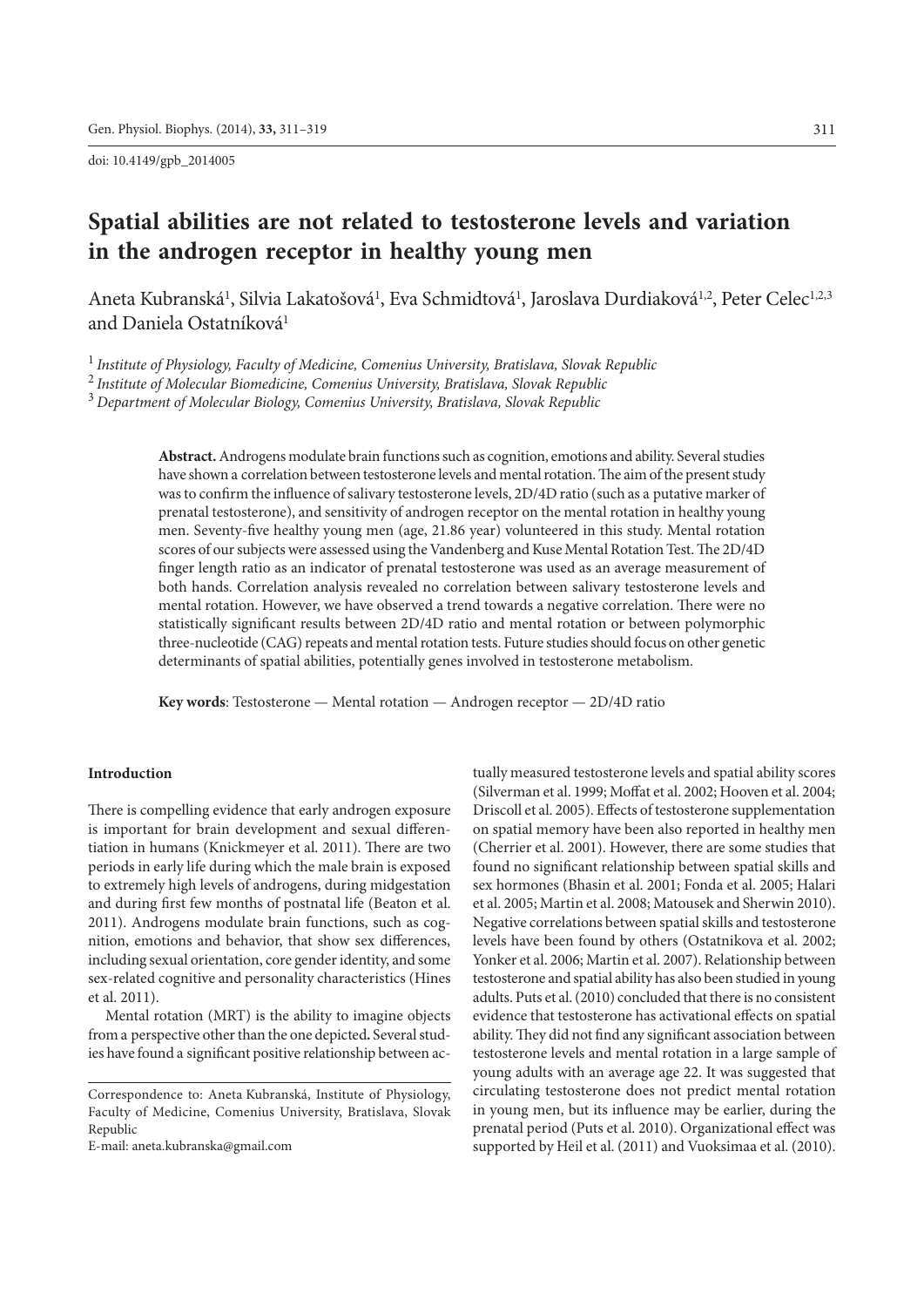They studied females from the opposite-sex (OS) and twin pairs *vs.* females from the same-sex (SS). Data were fully consistent with the hypothesis that increased prenatal testosterone exposure in females masculinizes mental rotation performance with OS female twins having a higher mental rotation performance than SS female twins (Vuoksimaa et al. 2010; Heil et al. 2011). The organizational effect of testosterone is also supported by studies in patients with congenital adrenal hyperplasia (CAH). Patients with CAH are consequently masculinized. Some studies have found CAH females to exhibit masculinized spatial abilities (Hines et al. 2003).

Androgens and estrogens differentially regulate the genes that control chondrocyte proliferation, leading to differential growth of the fourth digit in males and females (Zheng and Cohn 2011). Manning et al. (1998) introduced the length ratio of the second (index) finger to the fourth (ring) finger known as the 2D/4D ratio (Manning et al. 1998). High concentrations of fetal testosterone lead to a lower 2D/4D ratio, based on which it is assumed that there is increased prenatal testicular activity. The typical outcome is that high scores on a mental rotation test are associated with low values of the 2D/4D ratio for males. The relationship between 2D/4D and spatial ability has not been robustly demonstrated in previous studies. Significant associations have been reported between mental rotation accuracy and 2D/4D, particularly in men (Manning and Taylor 2001; McFadden and Shubel 2003). The effect of androgens is dependent not only on their current levels, but also on their metabolism. At the molecular level, the effect of androgens is mediated through the activation of androgen receptor (AR). A polymorphic three-nucleotide (CAG) repeats in exon 1 encodes a polyglutamic tract. The normal number of repeats is between 11 and 35 (Greenland and Zajac 2004). A reduced number is associated with higher AR transcriptional activity and, therefore, stronger androgen action (Tut et al. 1997). Several studies have shown that the number of CAG repeats directly correlates with serum testosterone levels, indicating that the weaker AR activity may indeed be compensated by higher androgen levels (Krithivas et al. 1999; Crabbe et al. 2007; Huhtaniemi et al. 2009).

The primary aim of our study was to confirm the influence of prenatal (such as 2D/4D ratio) and salivary testosterone levels and the sensitivity of androgen receptor on the mental rotation in healthy young men. We expected a negative correlation between salivary testosterone and mental rotation as found in our previous studies (Celec et al. 2002; Ostatnikova et al. 2010). As a secondary aim we investigated the influence of all measured parameters and their interaction on mental rotation performance. We also investigated the relationships between salivary testosterone levels and CAG repeats and 2D/4D ratio and the relationship between CAG repeats and 2D/4D ratio of both hands.

#### **Materials and Methods**

#### *Participants*

Seventy-five healthy young men age  $21.86 \pm 1.65$  year (mean ± SD) volunteered and provided written informed consent prior to their participation in this study. All volunteers were second year medical students at Comenius University in Bratislava. Exclusionary criteria were hormonal disorders in the subjects. All the participants were Caucasians and citizens of Slovakia. All procedures were approved by the Ethics Committee of the Comenius University Faculty of Medicine.

## *Sample collection*

The probands were requested to collect whole saliva samples in a sterile tube (Sarstedt, Nümbrecht, Germany) between 8:00 and 10:00 am conforming to the circadian rhythm of testosterone. Volunteers were requested not to eat, drink or brush their teeth 30 minutes before the collection procedure.

#### *Genetic analyses*

Genomic DNA from saliva was extracted using the silica membrane based kit (Qiagen, Hilden, Germany) following the manufacturer's instructions (QIA amp DNA Blood Mini Kit Handbook 04/2010) according to DNA purification protocol for blood/body fluids.

Polymerase chain reaction (PCR) and electrophoresis were used to determine the number of microsatellite CAG repeats within Exon 1 of the Androgen Receptor gene (*AR CAGn*).

PCR was performed in 20 µl volume with 250 nmol/l primers: forward: *5*´ GCGCGAAGTGATCCAGAAC 3´ tagged with 6*-*carboxyfluorescein and reverse 5´ CTCATC-CAGGACCAGGTAGC 3´, 1× Taq buffer (Fermentas, Vilnius, Lithuania) and 1U of Taq DNA polymerase (Fermentas, Vilnius, Lithuania). The PCR program included: initial denaturation at 94°C for 4 min, followed by 35 cycles each consisting of denaturation at 94°C for 45 s, annealing at 59.5°C for 45 s and polymerization at 72°C for 45 s. The length of the final fragment was 181 bp. The number of repeats was analyzed by capillary electrophoresis.

#### *Hormonal analyses*

Testosterone levels were determined by ELISA assay using a commercial Salivary Testosterone ELISA kit according to the manufacturer's instructions (DRG Instruments GmbH, Marburg, Germany). The intraassay coefficient of variation was 4.3% and interassay 7.2%.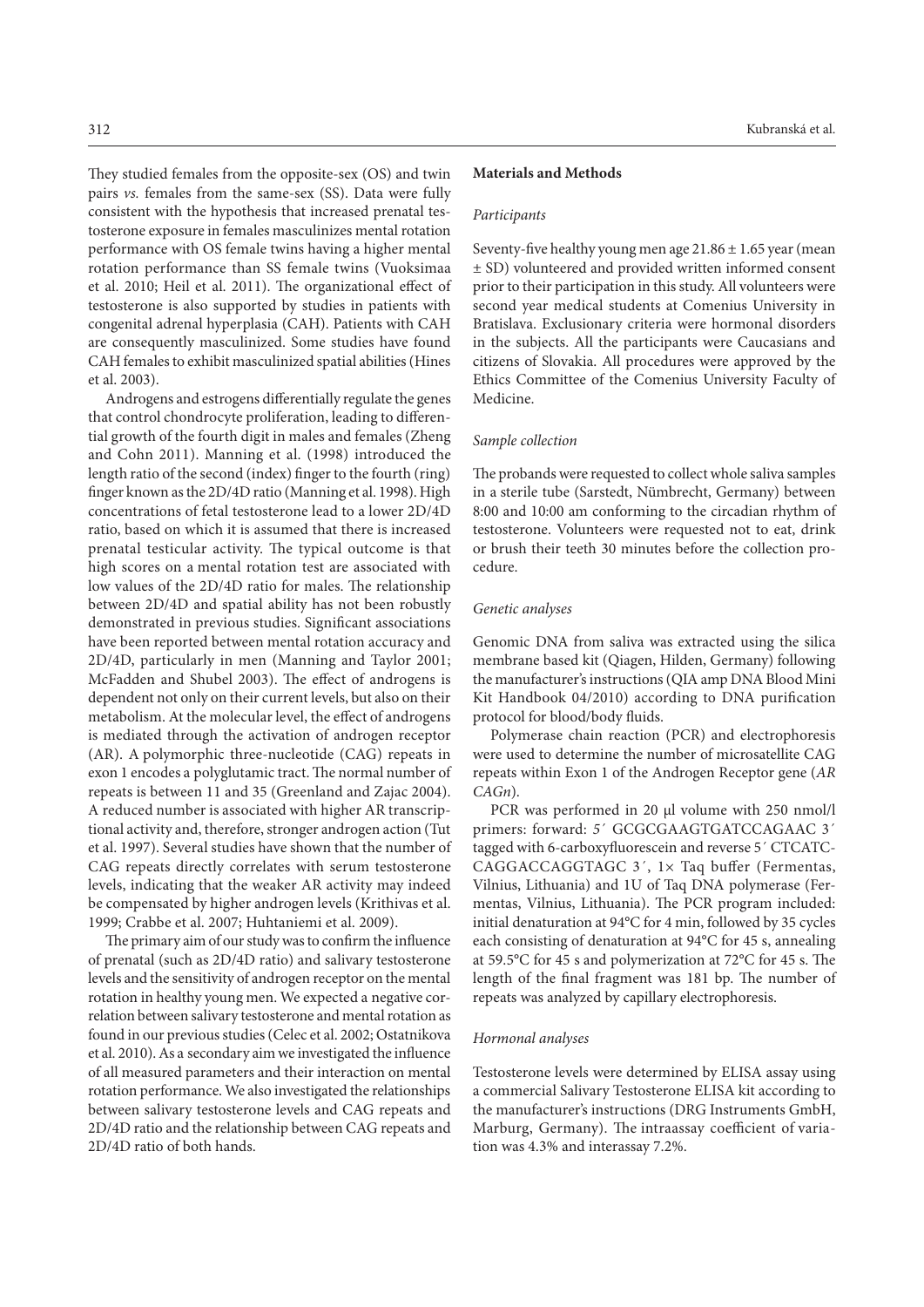### *Measurement of 2D/4D ratio*

Probands provided both hands to make a digital scan of the ventral surface. The lengths of second and fourth digit were measured and ratio was calculated using AutoMetric software in the left and right hand independently by two investigators and averaged.

#### *Spatial abilities*

An instrument widely used to assess the mental rotation test (MRT; Vandenberg and Kuse 1978), involves the comparison of 3D block figures. MRT was performed on all participants immediately after the collection of saliva in the morning between 8:00 to 10:00 am. This test measures one's capacity for mental manipulation and rotation of geometric shapes. Participants were provided with an image of a three-dimensional geometric object and asked to determine what the object would look like if it had been rotated in space choosing two correct responses from the four given possibilities for each item. If both marked figures were correct, participants were given one point, yielding a possible MRT score range from 0 to 20. The MRT was administered in two parts (I and II), each consisting of 10 trials. Coefficient K was calculated according to the formula: K=  $\Psi^2/(\rho \times \omega)$ ; where  $\Psi$  is the number of correct answers,  $\rho$  is the number of answered trials and  $\omega$  is the total number of trials. The time limit for each part was 3 minutes with a break between the two parts. There was 5-min practice period including four trials before the actual test.

## *Statistical analyses*

For statistical analysis GraphPad Prism 5 was used. Data are presented in the form of a mean ± SD. Linear correlation and linear regression analyses were conducted. Correlations of prenatal (assessed by 2D/4D ratio) and salivary testosterone levels with biological parameters were tested using the parametric Pearson's correlation test. Results of simple correlation between all variables are described by a correlation coefficient (*r*). In form the results of linear regression showing the associations between biological parameters and mental rotation performance are described and shown as a coefficient of determination.

In addition, a multifactorial linear regression was used for the analysis of effects of the particular factors on MRT.

## **Results**

Seventy-five healthy young men participated in this study, with average salivary testosterone levels of  $0.599 \pm 0.263$ nmol/l (Table 1). Average coefficient mental rotation scores

|           | Table 1. Descriptive statistics of observed parameters in healthy |  |  |  |
|-----------|-------------------------------------------------------------------|--|--|--|
| young men |                                                                   |  |  |  |

| Parameter                             | Value                   |                    |                   |  |
|---------------------------------------|-------------------------|--------------------|-------------------|--|
| Age (years)                           | $21.860 \pm 1.650$      |                    |                   |  |
| Testosterone level in saliva (nmol/l) |                         | $0.599 \pm 0.263$  |                   |  |
| Coefficient of mental rotation        |                         | $0.383 \pm 0.208$  |                   |  |
|                                       | correct answers         | part I             | $4.884 \pm 2.118$ |  |
|                                       |                         | part II            | $4.580 \pm 2.291$ |  |
| Raw score<br>of mental                | total correct answers   |                    | $8.824 \pm 4.500$ |  |
| rotation                              |                         | part I             | $1.261 \pm 1.009$ |  |
|                                       | incorrect answers       | part II            | $1.826 \pm 1.350$ |  |
|                                       | total incorrect answers |                    | $2.878 \pm 1.951$ |  |
|                                       | right hand              | $0.979 \pm 0.035$  |                   |  |
| 2D/4D ratio                           | left hand               |                    | $0.975 \pm 0.033$ |  |
|                                       | averaged ratio          | $0.959 \pm 0.035$  |                   |  |
| (CAG)n (number or repeats)            |                         | $21.541 \pm 3.123$ |                   |  |

Value are mean ± SD.

of our subjects were  $0.383 \pm 0.208$  (Table 1). The average raw score of correct answers was 4.884 ± 2.118 in part I and  $4.580 \pm 2.291$  in part II. The average raw score of incorrect answers was  $1.261 \pm 1.009$  in part I and  $1.826 \pm 1.350$ in part II (Table 1). The average raw score of total correct and incorrect answers was  $8.824 \pm 4.500$  and  $2.878 \pm 1.951$ respectively.

Salivary testosterone levels did not correlate significantly with mental rotation ( $r = -0.210$ ,  $p = 0.093$ ; Fig. 1A). However, we observed a trend toward negative correlation. We expected a negative correlation as in our previous studies (Celec et al. 2002; Ostatnikova et al. 2010). CAG repeats also did not correlate with mental rotation  $(r = 0.059, p = 0.666; Fig. 1B)$ . These findings don't confirm the activational effect of testosterone, however, neither the organizational effect of testosterone. 2D/4D ratio as a measure of prenatal level of androgens did not correlate with mental rotation in both hands, for the left hand (*r* = −0.133, *p =* 0.368), and for the right hand (*r* = −0.115, *p =* 0.441; Fig. 1C and D).

Correlation analysis revealed no correlation between salivary testosterone levels and sensitivity of androgen receptor ( $r = -0.044$ ,  $p = 0.735$ ; Fig. 2A). We expected that higher numbers of CAG repeats (weaker AR activity) will be compensated by higher testosterone levels, but the study did not confirm it. We also did not find any correlation between current and prenatal levels of testosterone. Salivary testosterone levels did not correlate with 2D/4D ratio in both hands: for the left hand ( $r = 0.018$ ,  $p = 0.902$ ) and for the right hand (*r* = 0.037, *p =* 0.806; Fig. 2B and C). Sensitivity of androgen receptor (CAG repeats) did not correlate neither, with 2D/4D ratio in the left hand ( $r = 0.011$ ,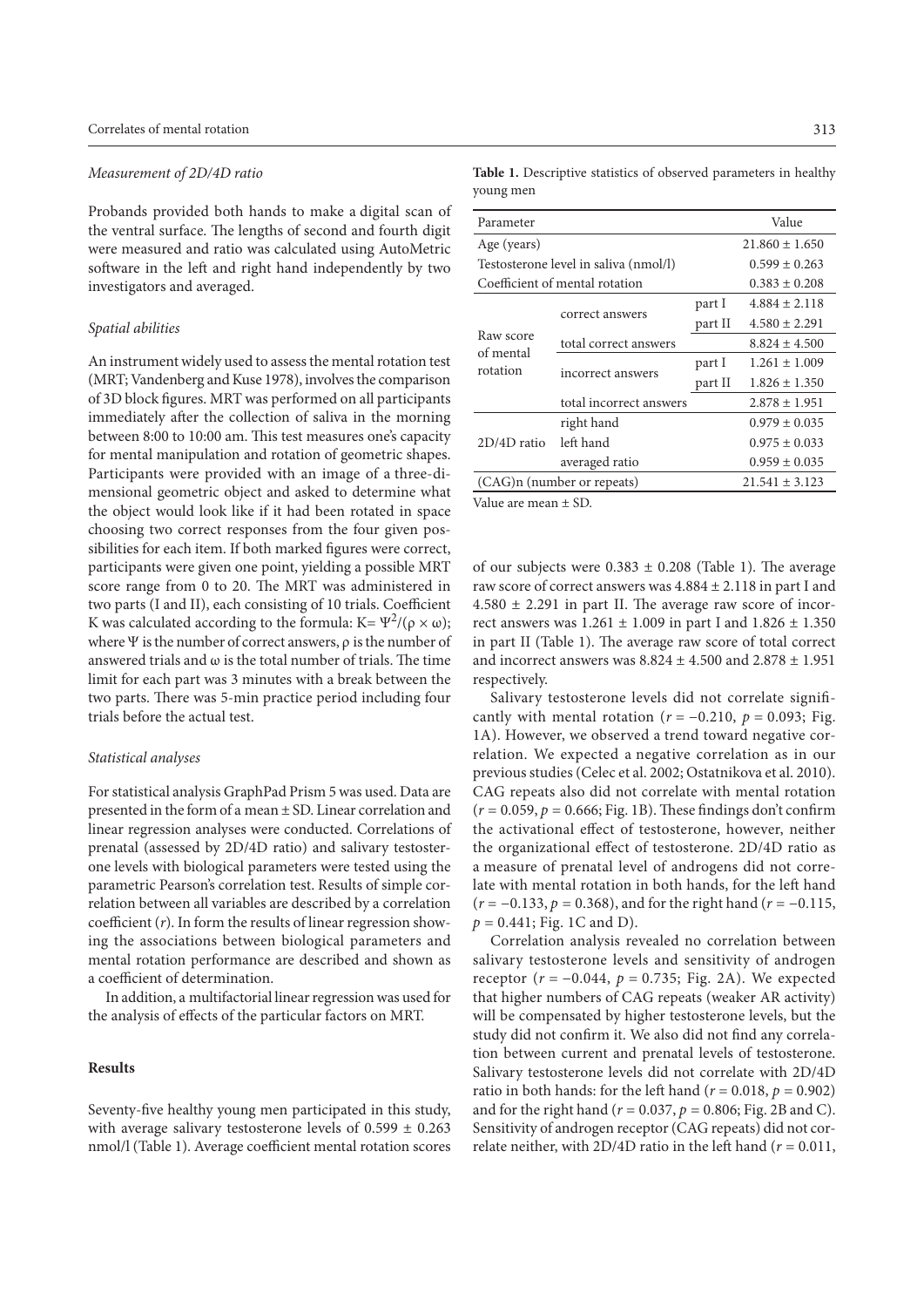

**Figure 1.** Correlation analysis between mental rotation coefficient and salivary testosterone levels and 2D/4D ratio and sensitivity of androgen receptor. **A.** Actual salivary testosterone levels did not correlate significantly with mental rotation ( $r = -0.210$ ,  $p = 0.093$ ). **B.** CAG repeats did not correlate with mental rotation (*r* = 0.059, *p =* 0.666). 2D/4D ratio such as retrospective correlate of androgens did not correlate with mental rotation in both hands, for the left hand ( $r = -0.133$ ,  $p = 0.368$ ; **C**), for the right hand ( $r = -0.115$ ,  $p = 0.441$ ; **D**).

*p =* 0.945; Fig. 2D) and the right hand (*r* = 0.043, *p =* 0.794; Fig. 2E) respectively.

We have done linear model analysis testing what impact all measured parameters and their interaction have on MRT. The effect of actual salivary testosterone on MRT in multifactorial analysis was not significant ( $F = 3.496$ , *p =* 0.069). Similarly, excluding 2D/4D from the interaction leads to no effect of salivary testosterone on MRT ( $F = 1.844$ , *p =* 0.180). Exclusion of CAG repeats from the analysis led to a significant association between testosterone and MRT  $(F = 4.938, p = 0.031).$ 

## **Discussion**

This study was undertaken to examine the relationship between testosterone and mental rotation in a sample of 75 healthy young men. Contrary to our hypothesis, statistical

analyses failed to reveal significant associations between salivary testosterone levels and performance of tasks for spatial abilities (Fig. 1A). In accordance with our study, Puts et al. (2010) also did not find a relationship between the salivary testosterone levels and mental rotation in young men (Puts et al. 2010). Based on these results we suspect that the effect of testosterone is earlier, during prenatal development. This organizational effect of testosterone is supported by Grimshaw et al. (1995), although their results are not entirely clear. Prenatal testosterone was measured from amniotic fluid between 14–20 weeks of pregnancy and children were tested at the age 7. A significant positive association between fetal testosterone levels and faster performance on a mental rotation task was found in a subgroup of girls whose response times correlated with the angle of rotation, indicating they had used a rotational strategy (Grimshaw et al. 1995). However, there is also a finding by Auyeung et al. (2012), observing no significant relationship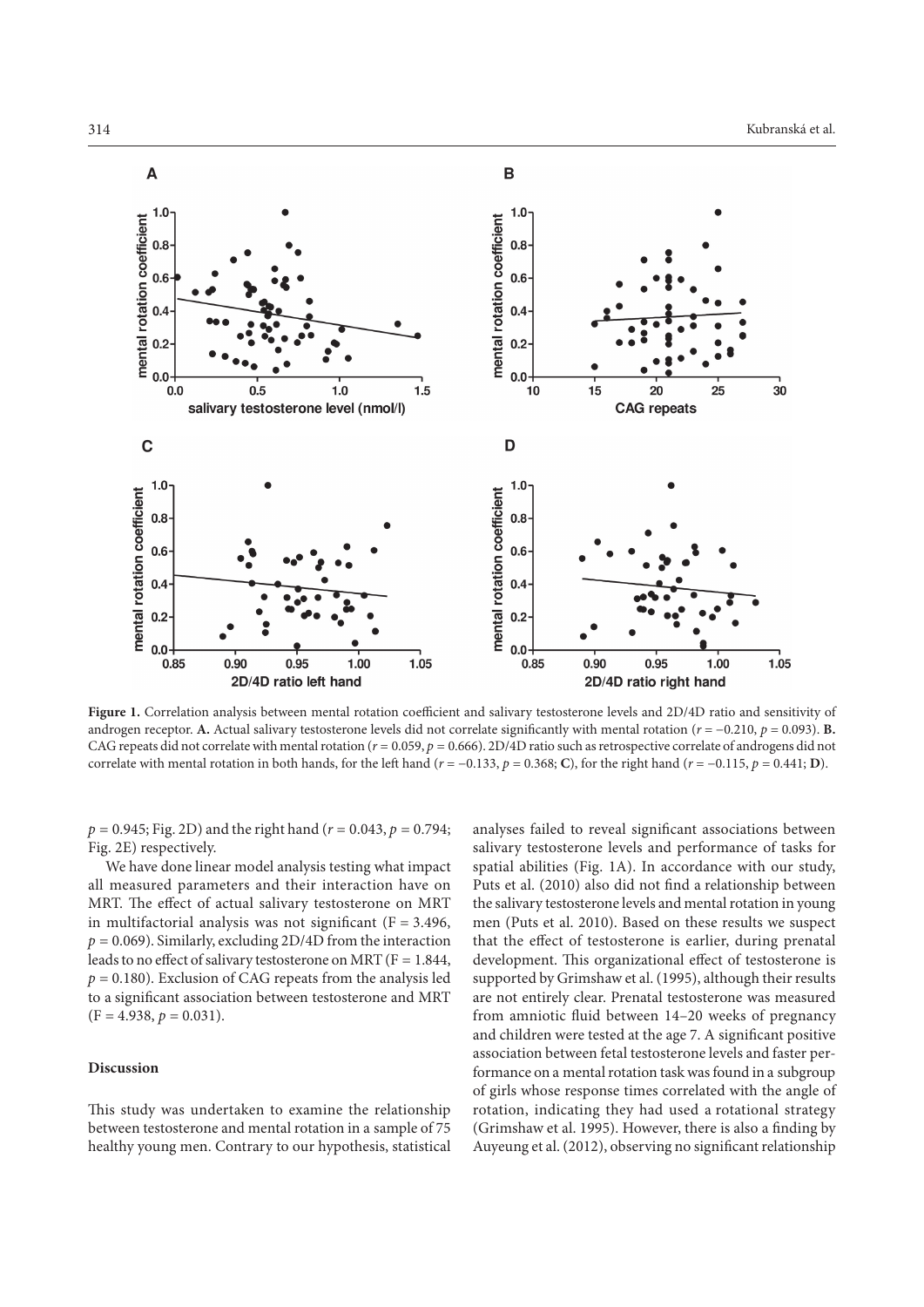between mental rotation ability and fetal testosterone levels (Auyeung et al. 2012).

Opposite organizational effects of testosterone is an activational effect supported by studies that found relationship between actual levels of testosterone and spatial abilities (Thilers et al. 2006; Yonker et al. 2006; Martin et al. 2007; Hausmann et al. 2009). In the present study we expected that salivary testosterone levels will negatively correlate

with mental rotation as in our previous studies (Celec et al. 2002; Ostatnikova et al. 2010) or in studies in young men (Moffat and Hampson 1996; Vuoksimaa et al. 2012). We have seen a trend towards a negative correlation, but we have not confirmed a predicted negative correlation probably due to the small number of subjects. Another possible explanation could be that testosterone influences cognition *via* its metabolites estradiol or dihydrotestosterone (Celec

 $1.05$ 

1.00

0.95

0.90

 $1.10<sup>1</sup>$ 

1.05

 $1.00$ 

0.95

0.90

 $15$ 

 $0.0$ 

 $0.5$ 

20

**CAG** repeats

salivary testosterone level (nmol/l)

 $1.0$ 

25

 $1.5$ 

30



**Figure 2. A.** Correlation analysis revealed no correlation between actual salivary testosterone levels and sensitivity of androgen receptor ( $r = -0.044$ ,  $p = 0.735$ ). Salivary testosterone levels did not correlate with 2D/4D ratio in both hands: for the left hand (*r* = 0.018, *p =* 0.902; **B**) and for the right hand (*r* = 0.037, *p =* 0.806; **C**). Sensitivity of androgen receptor (CAG repeats) did not correlate neither with 2D/4D ratio in the left hand ( $r = 0.011$ ,  $p = 0.945$ ; **D**) nor the right hand ( $r = 0.043$ ,  $p = 0.794$ ; **E**), respectively.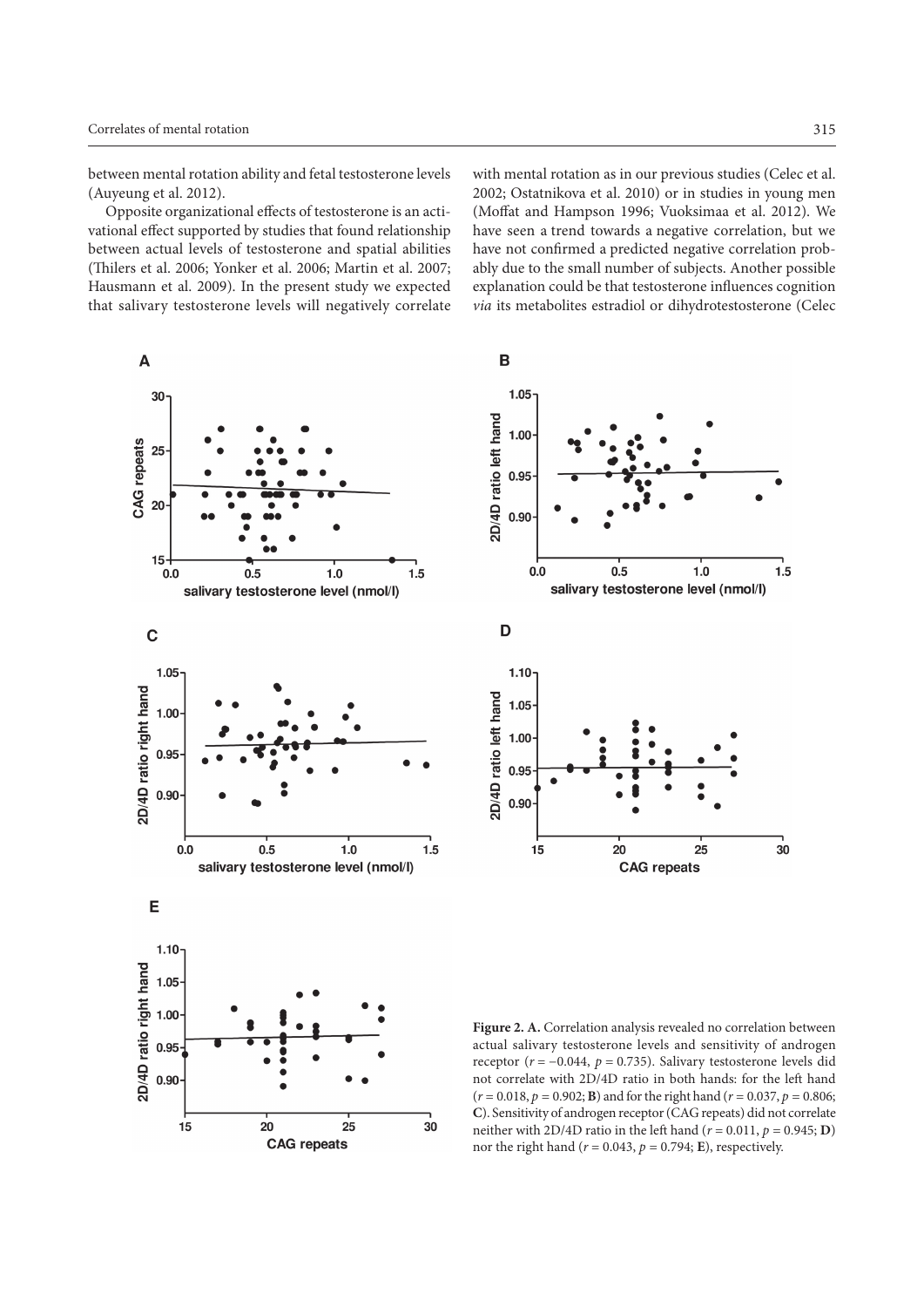et al. 2009; Kelemenova et al. 2010; Verhovshek et al. 2010). Ostatnikova et al. (2010) suggested that changes in spatial performance may depend on salivary testosterone fluctuations in both male and female subjects throughout a month, which would support the activational effects of currently circulating testosterone levels. Men achieved the best scores during the low-testosterone phase and women achieved the maximum score in the periovulatory phase (Celec et al. 2002; Ostatnikova et al. 2010). These findings support Courvoisier et al. (2013) in a longitudinal study, where the association between testosterone and performance differed across sexes (for males, it had an inverse U-shape, for females it was U-shaped) (Courvoisier et al. 2013). Abnormally high testosterone levels are linked with poor spatial ability. These results indicate that increasing testosterone levels do not necessarily lead to an amplification of male type characteristics. It seems that an optimal level of testosterone exists for certain cognitive domains (O'Connor et al. 2001).

The present study investigated the organizational effect of testosterone (through 2D/4D ratio) on mental rotation. The typical outcome is that high scores on a mental rotation test are associated with low values of the 2D/4D ratio for males. Significant associations have been reported between mental rotation accuracy and 2D/4D, particularly in men (Manning and Taylor 2001; McFadden and Shubel 2003). Current results agree with papers where correlation was not found (Fig. 1C and D). The relationship between 2D/4D and visual-spatial cognition has not been clearly demonstrated in previous studies, possibly due to the differences in methodology, small samples sizes, and different ages of subjects. In the future, large sample studies are necessary to reveal associations between 2D/4D ratio and spatial cognition that may bring significant and consistent results.

The effect of androgens is dependent not only on current levels, but also on their metabolism. Androgens act at the cellular level through the androgen receptor. Several studies documented a relationship between CAG polymorphism and cognitive abilities (Greenland et al. 2004). Lee and colleagues examined the association between cognition and AR CAG repeat length in older men. There was no correlation between CAG repeat length and fluid intelligence (Lee et al. 2010), which is consistent with our results (Fig. 1B). Our previous research indicated the association between functional polymorphism of the AR gene and intellectual giftedness in boys, but a number of CAG repeats was not correlated with any cognitive skills (Celec et al. 2013), however, authors revealed significant lower numbers of CAG repeats in gifted boys compared to controls. These results point towards a potential biological explanation of the relationship between testosterone and intelligence.

Previous studies focused on the relationship between testosterone levels and a number of CAG repeats. Several studies have shown that the number of CAG repeats directly correlated with serum testosterone levels, indicating that the weaker AR activity (longer CAG segment) may indeed be compensated by higher testosterone levels (Crabbe et al. 2007; Huhtaniemi et al. 2009). We have not found correlation between CAG repeats and testosterone levels (Fig. 2A). Apparent discrepancies between studies may be underlined by differences in population genetic background, and the age of enrolled men. There is one study in young men, which did not find significant association between testosterone levels and a number of CAG repeats (Canale et al. 2005). These and our results suggest that the current testosterone levels are independent of androgen receptor sensitivity. It would be useful to investigate several other polymorphisms in the gene for androgen receptor, which could affect the sensitivity of AR. The major limitation of our study is a relatively small sample size.

The relationship between 2D/4D and fetal testosterone is clearly established. However, previous evidence of the relationship between the 2D/4D ratio and adult testosterone values is controversial. Only García-Cruz et al. (2012) found negative correlation between 2D/4D ratio with total, free, and bioavailable testosterone levels (Garcia-Cruz et al. 2012). However, this study was undertaken involving men with an average age 67 years. Nevertheless, our results are consistent with the results of studies of healthy young men (Fig. 2B and C). Studies of healthy young men did not find any relationship between their hormonal profile and 2D/4D relationship. The mean age of males was between 18–25 years in the normal population (Bang et al. 2005; Hönekopp et al. 2007).

Some studies have reported the relationship between (CAG)n in AR and 2D/4D ratio, Manning et al. (2003) first reported a correlation between the number of CAG repeats and 2D/4D ratio (Manning et al. 2003). Low CAG repeats and a low 2D/4D ratio indicate high activation of androgenresponsive genes. Marina et al. (2012) found positive correlation between CAG repeats and left hand digit ratio, with men with fewer CAG repeats having a significantly lower left hand 2D/4D ratio (Marina et al. 2012). We expected to find a positive correlation between 2D/4D ratio and number of CAG repeats in our subjects. However, we were not able to prove our hypothesis. Thus, we cannot confirm the relationship between prenatal testosterone levels and androgen receptor sensitivity (Fig. 2D and E). Our results are in accordance with other studies which have not found a significant relationship between polymorphism in AR and 2D/4D ratio (Hurd et al. 2010; Folland et al. 2012). Further studies employing more subjects are needed to clarify these inconsistent findings.

This study had two aims. The first aim was to investigate the effects of prenatal (*via* 2D/4D ratio) and salivary testosterone levels or sensitivity of androgen receptor on mental rotation in young healthy men. As we expected we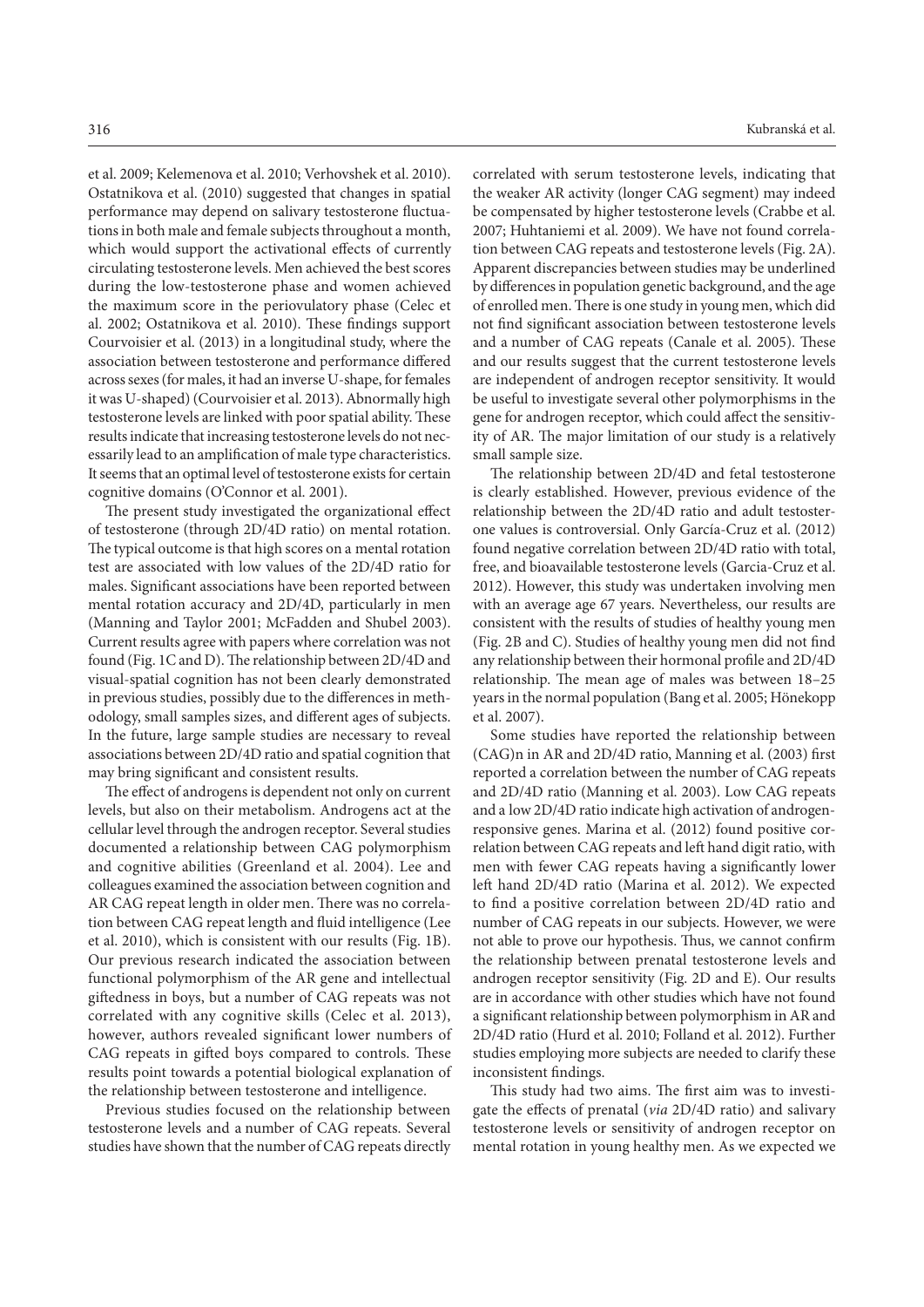found that men with lower testosterone levels within the physiological range score better on tests of mental rotation, but these results were not statistically significant. Possible factors affecting our results were small sample size and also the fact that medical students are a group with highly specific interests, not representative of the general population and may affect their mental rotation ability. We assumed that mental rotation will also be affected by testosterone metabolism, but we were unable to demonstrate any effect. We have not found correlation between CAG repeats and testosterone levels. It is known that in the brain testosterone is converted to estradiol *via* aromatase. It is possible that decreased androgen sensitivity *via* a negative feedback mechanism indirectly affects estrogen receptor activation in some brain areas including those regions known to be important for spatial abilities. In the future it would be necessary to extend the analysis of genetic polymorphisms of the enzyme aromatase, which catalyzes the conversion of testosterone to estradiol.

A secondary objective of this study was to investigate the influence of all other variables and interaction between them on MRT performance. When we included all measured parameters the analysis, salivary testosterone levels had no effect on MRT performance. Similarly, the excluding 2D/4D from the interaction leads to no effect of salivary testosterone on MRT and the excluding a number of CAG repeats leads to significant effect of salivary testosterone on MRT. Taken together, it seems that testosterone partially determines MRT including its prenatal and actual salivary levels. Sensitivity of AR seems to influence salivary TST levels and thus may indirectly influence MRT performance.

In conclusion, our findings do not necessarily exclude the possible importance of the androgenic effect on the brain structure and function during the prenatal and postnatal period. These effects are shown in numerous studies showing that men score significantly better in tests of spatial skills than women. More studies that address the effects of androgens on specific cognitive abilities are needed to clarify this.

## **Conclusion**

In healthy young men mental rotation is affected by neither the genetic polymorphisms of the androgen receptor nor by actual testosterone levels or 2D/4D ratio reflecting prenatal testosterone levels. Future studies should focus on other genetic determinants of spatial abilities, potentially in genes involved in testosterone metabolism.

**Acknowledgement.** The study was supported by a grant: Building of Centre of Excellency for Sudden Cerebral Vascular Events, Comenius University Faculty of Medicine in Bratislava (ITMS: 26240120023), grant VEGA 1/0066/12.

## **References**

- Auyeung B., Knickmeyer R., Ashwin E., Taylor K., Hackett G., Baron-Cohen S. (2012): Effects of fetal testosterone on visuospatial ability. J. Arch Sex Behav. **41,** 571–581 <http://dx.doi.org/10.1007/s10508-011-9864-8>
- Bang A. K., Carlsen E., Holm M., Petersen J. H., Skakkebaek N. E., Jørgensen N. (2005): A study of finger lengths, semen quality and sex hormones in 360 young men from the general Danish population. J. Hum. Reprod. **20,** 3109–3113 <http://dx.doi.org/10.1093/humrep/dei170>
- Beaton A. A., Rudling N., Kissling C., Taurines R., Thome J. (2011): Digit ratio (2D:4D), salivary testosterone, and handedness. J. Laterality **16,** 136–155
- Bhasin S., Woodhouse L., Casaburi R., Singh A. B., Bhasin D., Berman N., Chen X., Yarasheski K. E., Magliano L., Dzekov C. et al. (2001): Testosterone dose–response relationships in healthy young men. J. Physiol. Endocrinol. Metab. **281,** 1172–1181
- Canale D., Caglieresi C., Moschini C., Liberati C. D., Macchia E., Pinchera A., Martino E. (2005): Androgen receptor polymorphism (CAG repeats) and androgenicity. J. Clin. Endocrinol. **63,** 356–361

<http://dx.doi.org/10.1111/j.1365-2265.2005.02354.x>

- Celec P., Ostatnikova D., Putz Z., Kudela M. (2002): The circalunar cycle of salivary testosterone and the visual-spatial performance. Bratisl. Lek. Listy **103,** 59–69
- Celec P., Ostatnikova D., Holesova Z., Minarik G., Ficek A., Kelemenova S., Putz Z., Kudela M. (2009): Spatial abilities in prepubertal intellectually gifted boys and genetic polymorphisms related to testosterone metabolism. J. Psychophysiol. **23,** 1–6 <http://dx.doi.org/10.1027/0269-8803.23.1.1>
- Celec P., Tretinarova D., Minarik G., Ficek A., Szemes T., Lakatosova S. (2013): Genetic polymorphisms related to testosterone metabolism in intellectually gifted boys. Plos One **8,** 54751 <http://dx.doi.org/10.1371/journal.pone.0054751>
- Cherrier M. M., Asthana S., Plymate S., Baker L., Matsumoto A. M., Peskind E., Raskind M. A., Brodkin K., Bremner W., Petrova A., LaTendresse S., Craft S. (2001): Testosterone supplementation improves spatial and verbal memory in healthy older men. J. Neurology **57,** 80–88
- Courvoisier D. S., Renaud O., Geiser C., Paschke K., Gaudy K., Jordan K. (2013): Sex hormones and mental rotation: an intensive longitudinal investigation. J. Horm. Behav. **63,** 345–351 <http://dx.doi.org/10.1016/j.yhbeh.2012.12.007>
- Crabbe P., Bogaert V., De Bacquer D., Goemaere S., Zmierczak H., Kaufman J. M. (2007): Part of the interindividual variation in serum testosterone levels in healthy men reflects differences in androgen sensitivity and feedback setpoint: contribution of the androgen receptor polyglutamine tract polymorphism. J. Clin. Endocrinol. Metab. **92,** 3604–3610 <http://dx.doi.org/10.1210/jc.2007-0117>
- Driscoll I., Hamilton D. A., Yeo R. A., Brooks W. M., Sutherland R. J. (2005): Virtual navigation in humans: the impact of age, sex, and hormones on place learning. J. Horm. Behav. **47,** 326–335

<http://dx.doi.org/10.1016/j.yhbeh.2004.11.013>

Folland J. P., McCauley T. M., Phypers C., Hanson B., Mastana S. S. (2012): Relationship of 2D:4D finger ratio with muscle strength,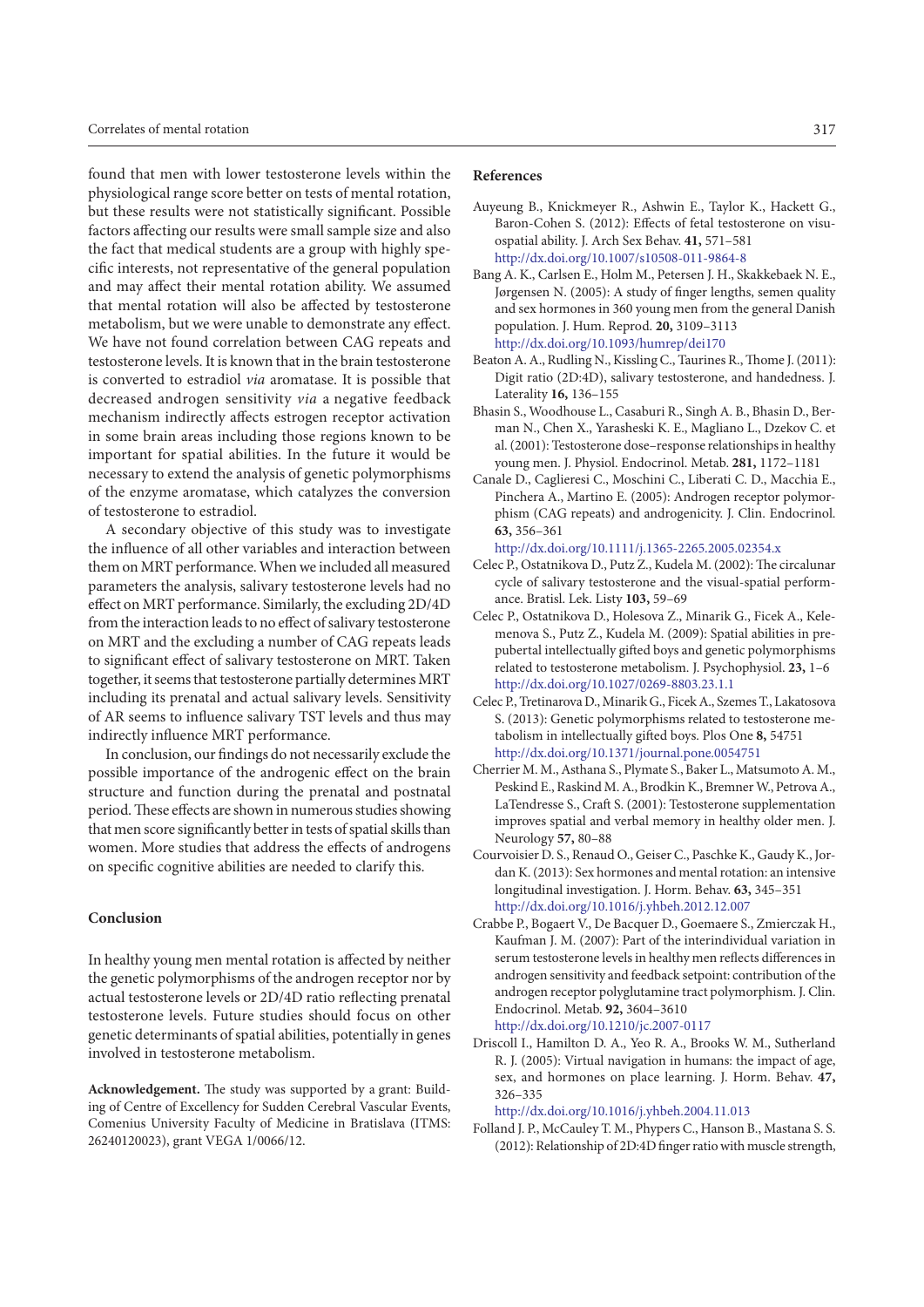testosterone, and androgen receptor CAG repeat genotype. Am. J. Phys. Anthropol. **148,** 81–87

<http://dx.doi.org/10.1002/ajpa.22044>

Fonda S. J., Bertrand R., O'Donnell A., Longcope C., McKinlay J. B. (2005): Age, hormones, and cognitive functioning among middle-aged and elderly men: cross-sectional evidence from the Massachusetts male aging study. J. Gerontol. Biol. Sci. Med. Sci. **60,** 385–390

<http://dx.doi.org/10.1093/gerona/60.3.385>

- García-Cruz E., Huguet J., Piqueras M., Ribal M. J., Alcaraz A. (2012): Second to fourth digit ratio, adult testosterone level and testosterone deficiency. BJU Int. **109,** 266–271 <http://dx.doi.org/10.1111/j.1464-410X.2011.10249.x>
- Greenland J., Beilin J., Castro P. N., Varghese J. D., Zajac J. D. (2004): Polymorphic CAG repeat length in the androgen receptor gene and association with neurodegeneration in a heterozygous female carrier of Kennedy's disease. J. Neurol. **251,** 35–41 <http://dx.doi.org/10.1007/s00415-004-0266-x>
- Greenland K. J., Zajac J. D. (2004): Kennedy's disease: pathogenesis and clinical approaches. J. Intern. Med. **34,** 279–286 <http://dx.doi.org/10.1111/j.1444-0903.2004.00588.x>
- Grimshaw G. M., Sitarenios G.,Finegan J. A. K. (1995): Mental rotation at 7 years: relations with prenatal testosterone levels and spatial play experiences. Brain Cogn. **29,** 85–100 <http://dx.doi.org/10.1006/brcg.1995.1269>
- Halari R., Hines M., Kumari V., Mehrotra R., Wheeler M. Ng. V., Sharma T. (2005): Sex differences and individual differences in cognitive performance and their relationship to endogenous gonadal hormones and gonadotropins. J. Behav. Neurosci. **119,** 104–117

<http://dx.doi.org/10.1037/0735-7044.119.1.104>

- Hausmann M., Schoofs D., Rosenthal H. E., Jordan K. (2009): Interactive effects of sex hormones and gender stereotypes on cognitive sex differences--a psychobiosocial approach. Psychoneuroendocrinology **34,** 389–401 <http://dx.doi.org/10.1016/j.psyneuen.2008.09.019>
- Heil M., Kavšek M., Rolke B., Beste C., Jansen P. (2011): Mental rotation in female fraternal twins: Evidence for intra-uterine hormone transfer? J. Biol Psychol. **86,** 90–93 <http://dx.doi.org/10.1016/j.biopsycho.2010.11.002>
- Hines M., Fane B. A., Pasterski V. L., Mathews G. A., Conway G. S., Brook C. (2003): Spatial abilities following prenatal androgen abnormality: Targeting and mental rotations performance in individuals with congenital adrenal hyperplasia. Psychoneuroendocrinology **28,** 1010–1026

[http://dx.doi.org/10.1016/S0306-4530\(02\)00121-X](http://dx.doi.org/10.1016/S0306-4530%2802%2900121-X)

Hönekopp J., Bartholdt L., Beier L., Liebert A. (2007): Second to fourth digit length ratio (2D:4D) and adult sex hormone levels: new data and a meta-analytic review. Psychoneuroendocrinology **32,** 313–321

<http://dx.doi.org/10.1016/j.psyneuen.2007.01.007>

Hooven C. K., Chabris C. F., Ellison P. T., Kosslyn S. M. (2004): The relationship of male testosterone to components of mental rotation. Neuropsychologia **42,** 782–790

<http://dx.doi.org/10.1016/j.neuropsychologia.2003.11.012>

Huhtaniemi I. T., Pye S. R., Limer K. L., Thomson W., O'Neill T. W., Platt H., Payne D., John S. L., Jiang M., Boonen S. et al. and European Male Ageing Study Group (2009): Increased

estrogen rather than decreased androgen action is associated with longer androgen receptor CAG repeats. J. Clin. Endocrinol. Metab. **94,** 277–284

<http://dx.doi.org/10.1210/jc.2008-0848>

- Hurd P. L., Vaillancourt K. L., Dinsdale N. L. (2010): Aggression, digit ratio and variation in androgen receptor and monoamine oxidase a genes in men. J. Behav. Genet. **41,** 543–556 <http://dx.doi.org/10.1007/s10519-010-9404-7>
- Kelemenova S., Schmidtova E., Ficek A., Celec P., Kubranska A., Ostatnikova D. (2010): Polymorphisms of candidate genes in Slovak autistic patients. Psychiatr. Genet. **20,** 137–139 <http://dx.doi.org/10.1097/YPG.0b013e32833a1eb3>
- Knickmeyer R. C., Woolson S., Hamer R. M., Konneker T., Gilmore J. H. (2011): 2D:4D ratios in the first 2 years of life: Stability and relation to testosterone exposure and sensitivity. Horm. Behav. **60,** 256–263

<http://dx.doi.org/10.1016/j.yhbeh.2011.05.009>

- Krithivas K., Yurgalevitch S. M., Mohr B. A., Wilcox C. J., Batter S. J., Brown M., Longcope C., McKinlay J. B., Kantoff P. W. (1999): Evidence that the CAG repeat in the androgen receptor gene is associated with the age-related decline in serum androgen levels in men. J. Endocrinol. **162,** 137–142 <http://dx.doi.org/10.1677/joe.0.1620137>
- Lee D. E., Ulubaev A., Tajar A., Pye S. R., Pendleton N., Purandare N. (2010): Endogenous hormones, androgen receptor CAG repeat length and fluid cognition in middle-aged and older men: Results from the European Male Ageing Study. Eur. J. Endocrinol. **162,** 1155–1164 <http://dx.doi.org/10.1530/EJE-09-0970>
- Manning J. T., Scutt D., Wilson J., Lewis-Jones D. I. (1998): The ratio of 2nd to 4th digit length: a predictor of sperm numbers and concentrations of testosterone, luteinizing hormone and oestrogen. J. Hum. Reprod. **13,** 3000–3004 <http://dx.doi.org/10.1093/humrep/13.11.3000>
- Manning J. T., Taylor R. P. (2001): Second to fourth digit ratio and male ability in sport: Implications for sexual selection in humans. Evol. Hum. Behav. **22,** 61−69 [http://dx.doi.org/10.1016/S1090-5138\(00\)00063-5](http://dx.doi.org/10.1016/S1090-5138%2800%2900063-5)
- Manning J. T., Bundred P. E., Newton D. J., Flanagan B. F. (2003): The second to the fourth digit ratio and variation in the androgen receptor gene. Evol. Hum. Behav. **24,** 399–405 [http://dx.doi.org/10.1016/S1090-5138\(03\)00052-7](http://dx.doi.org/10.1016/S1090-5138%2803%2900052-7)
- Marina L., ButovskayaVasiliy A., Vasilyev Oleg E. L., Valentina N. B., Alex M. K., Audax M., Dmitriy V. S., Alexey P. R. (2012): Aggression, digit ratio, and variation in the androgen receptor, serotonin transporter, and dopamine D4 receptor genes in African Foragers: The Hadza. Behav. Genet. **42,** 647–662 <http://dx.doi.org/10.1007/s10519-012-9533-2>
- Martin D. M., Wittert G., Burns N. R., Haren M. T., Sugarman R. (2007): Testosterone and cognitive function in ageing men: data from the Florey Adelaide Male Ageing Study (FAMAS). Maturitas **57,** 182–194

<http://dx.doi.org/10.1016/j.maturitas.2006.12.007>

Martin D. M., Wittert G., Burns N. R., McPherson J. (2008): Endogenous testosterone levels, mental rotation performance, and constituent abilities in middle-to-older aged men. Horm. Behav. **53,** 431–441

<http://dx.doi.org/10.1016/j.yhbeh.2007.11.012>